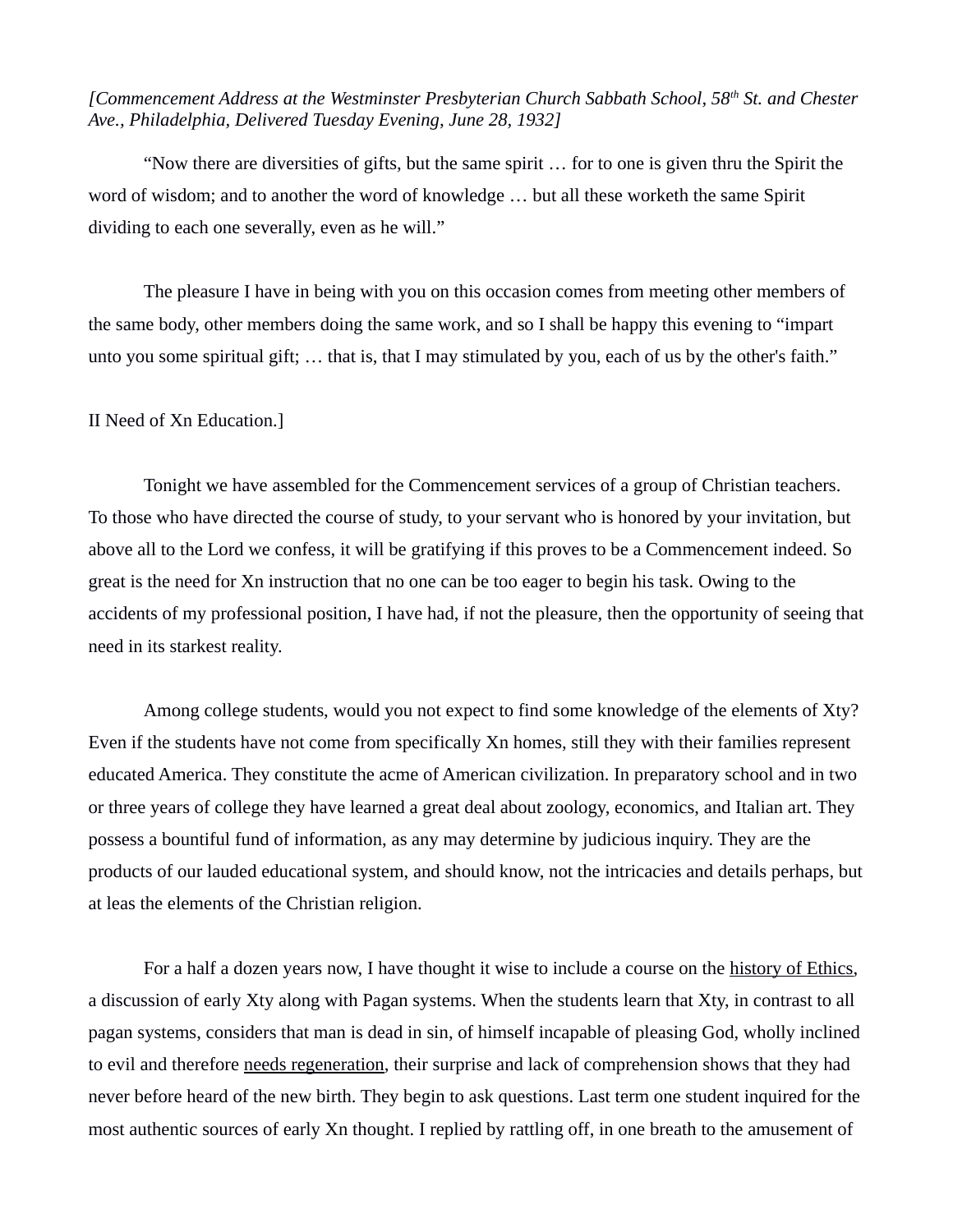the class, certain twenty-seven books. The student seemed a little bewildered and timidly asked again - "Did you include Paul's Epistles in that list?"

This inability to recognize the books of the N.T. is by no means an exceptional or exaggerated instance. One might refer also to an examination given some years ago to 1000 high school boys and girls. Less than one third of them were able to write the first seven words of the Lord's prayer.

But the students are not the only guilty ones. I have in ind of a certain professor in the Univ. of Chicago, I have in mind an author whose gilded paper covers in the book stores blinds our eyes, I have in mind a self styled scholar in Italy, I have in mind the President of one of our colleges. Not all their blunders are as elementary as those of the students, but being the result of a definite anti-Xn animus which has caused them to ignore well known facts, their blunders and they themselves are far more reprehensible.

Nor again, and this is a sadder part of the truth, are those outside the churches alone in their ignorance. If opportunity, position, and profession of belief bring responsibility, then the church members are the greatest offenders. May I here refer to another college student, raised in a nominally Christian home, member of a church, and even thinking of entering the ministry. Only a month ago he stated to me that religion, Xty included, was primarily an affair of the emotions. If you understand current trends of thought, you recognize that this view attempts to evade the question of the truth, the intellectual truth of Xty. A religion may have no historical basis, it may be neither true nor false, but if it produced agreeable emotions during this life, it is according to this view, a good religion. Now while what is true for one is true for all, what is agreeable for one obviously may be disagreeable for another, Indeed if Tammany and the Phil. gang have their way with Prohibition, a lot of people will suddenly become religious. Of course it won't be Xty, but since they say we sober people are limited in emotional experience what right have we to set up our subjective emotions as normative for them?

If any of us has a religion he wants all the world to accept, he cannot afford to base it on emotion.

Now, whether the emphasis on emotionalism has led to an ignorance of doctrine and truth, or whether ignorance has led to emotionalism, at any rate the two go together and the Church today does not know what the Lord has revealed for it thru Paul. Ask yourselves how many of your acquaintances, members of churches, could give an intelligible account of even one of Paul's epistles. You know as well as I, how few there are. I have heard it said that a hundred years ago, in addition to the Bible, the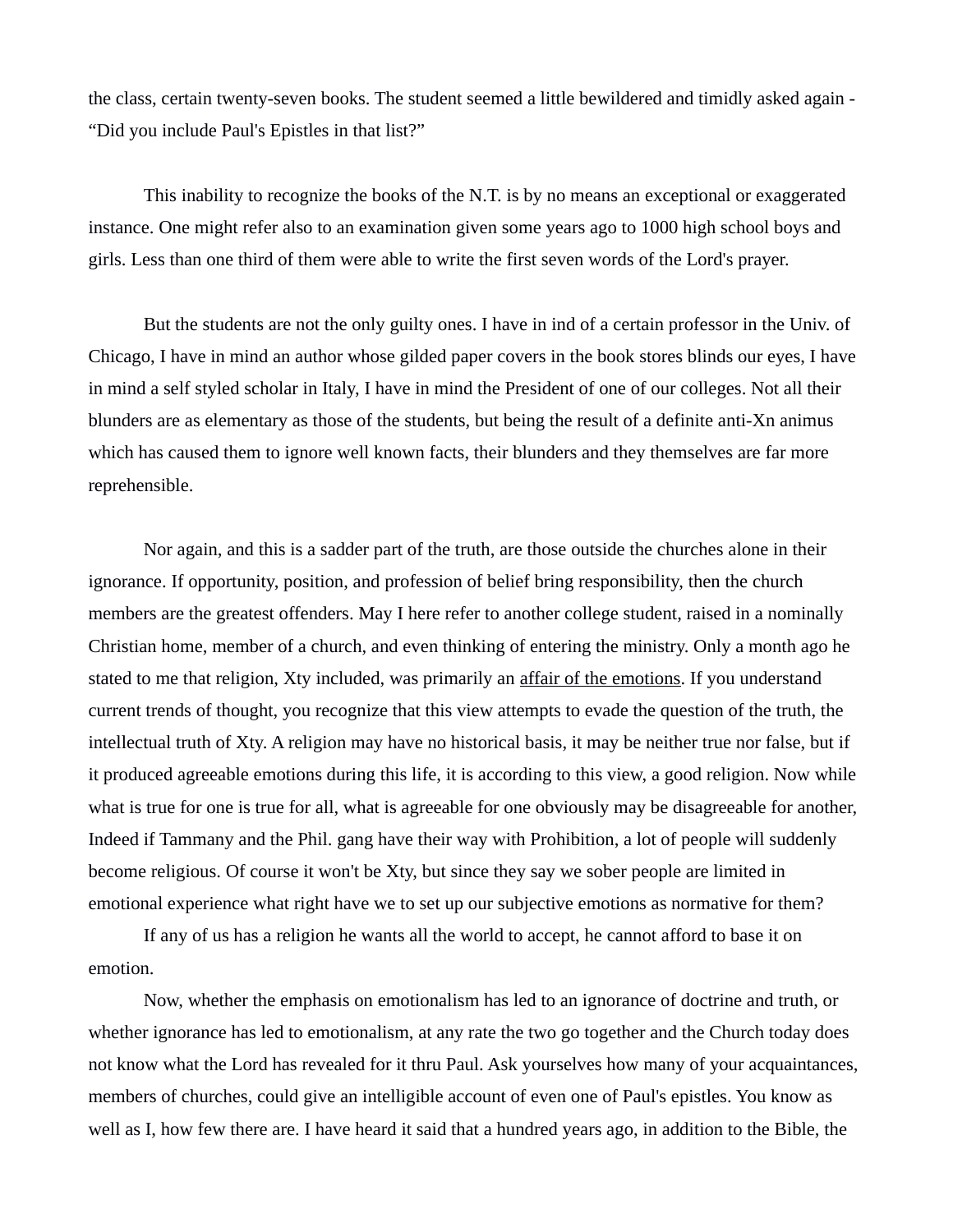members of the local churches read the Westminster Confession. But now, in spite of the subscription to it which elders are required to make how many elders, not to mention the church members, have ever read the creed of our church? And what is still worse, our church has not only forgotten the distinctive Presbyterian creed, it has noticeably departed from the Xty common to all the historic churches. Thirteen hundred Presbyterian ministers in a signed statement, the Auburn Affirmation, have declared that Christ's death to satisfy divine justice and his resurrection from the grave, are not to be regarded as essential of our religion. Young men who wish to enter the ministry ought not to be required to believe in Christ's sacrifice and resurrection. And those who control our church either have signed that statement or are in open sympathy with it.

"For example, the gentlemen who seconded the nomination of the present Moderator of the Assembly is a signer of this Modernist Affirmation. … Four out of eight ministerial members of the Permanent Judicial Commission, practically the supreme court of the church, are signers of the same Modernist document. So is the editor of the only official journal, the Presbyterian Magazine. So is the General Secretary of the Bard of Nat'l Mission and so are six our of sixteen ministerial members of that Board. So is the Candidates Secretary of the Board of Foreign Missions, who has the delicate and important duty of interviewing candidates for the foreign mission field and of encouraging them or discouraging them in their purpose."

To what greater disgrace can Presbyterians let their church fall? What more need be said to show the need of Christian instruction? In the face of the ignorance and paganism outside the church, and the ignorance and paganism inside the church, may not not plausibly conclude that our civilization is pagan, not Xn? The assumption on which nearly everyone thinks and acts today is the assumption of atheism. In business, in politics, in education, and practically in religious affairs, little or no thought is directed toward God. And when God is left out of account, we have atheism. It is not the loud mouthed atheism of the communists. One needs to be an idiot to agree with communism. But one needs to be wiser than serpents to avoid being deceived by a cultured paganism. Our civilization does not explicitly deny God, it suavely ignores him.

This picture is black, but I believe it is true. It is horrible, but it is not intended to be pessimistic. There have been times before when conditions were as bad if not worse. It is as unwise as it is un Xn so to blind ourselves with present darkness that the lessons of history and the promises of God go unheeded. Luther and Calvin, by the grace of God, effected a Reformation and God has promised that the gates of hell shall not prevail against his church. What Luther and Calvin did, what Peter and Paul did, we can do. In the early centuries, Xty conquered paganism, and if it did it once it can do it again. We have no grounds for pessimism, the church and the gospel are not failures. God's word shall not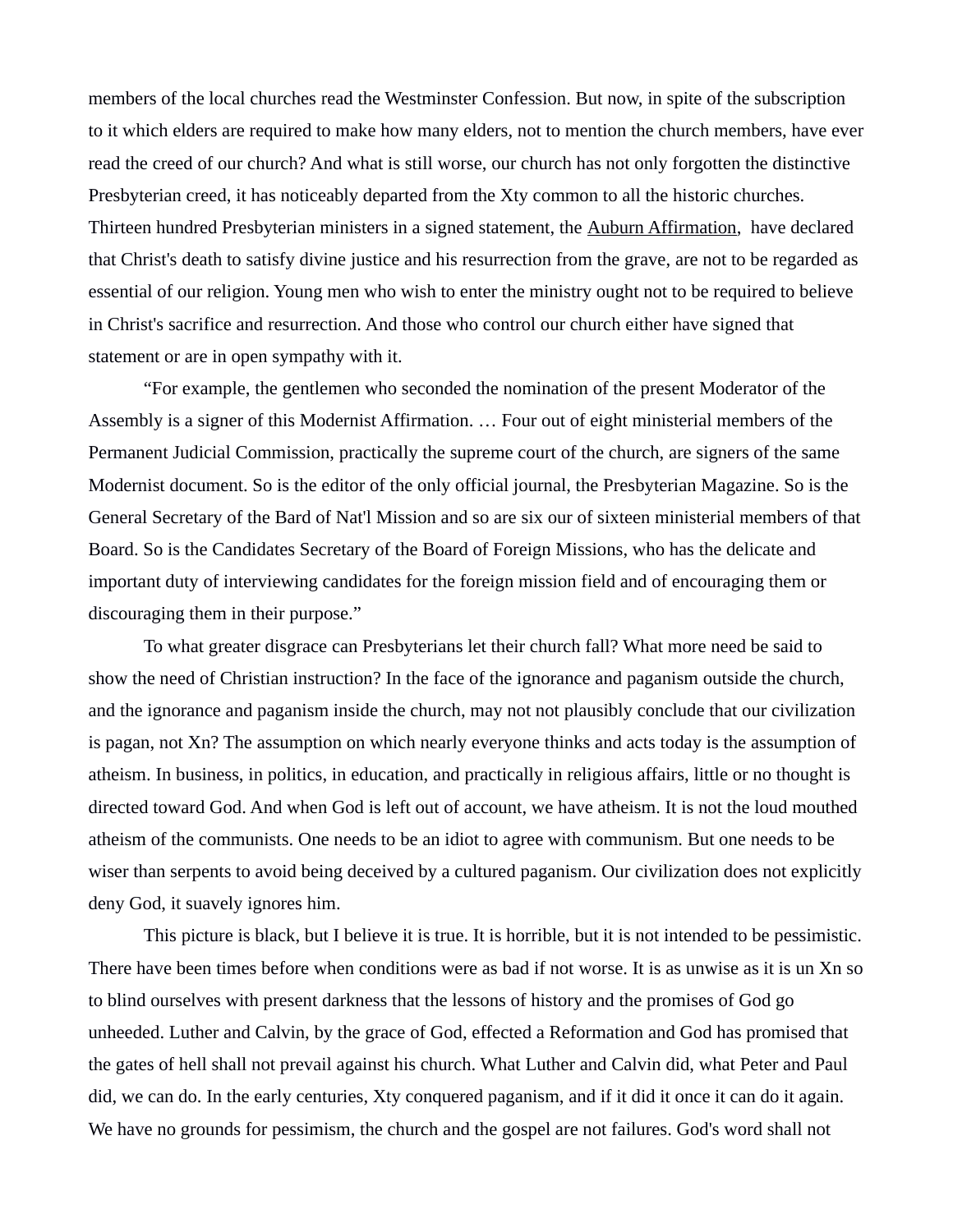return unto him void but it shall accomplish what God pleases. God is sovereign, he has foreordained whatsoever comes to pass. A wholesome return to the Calvinistic theology, for which I am so enthusiastic, will prevent Christians from floundering in an un Xn pessimism during discouraging periods. The forces of evil cannot possibly succeed, but in looking forward to our goal, we need always to remember that there is no substitute for hard work.

Pardon for reading. If it were a less important occasion I should talk. But once in an Episc. Ch. I asked to be warned at the end of 20 min. - I had hardly begun and spoke at a great rate for 20-25 more min.

## III The Purpose and Plan

By keeping the purpose clearly in mind, by carefully planning the work, our labors will not go unrewarded. To lose sight of our purpose, to work on blindly without plan, is to lose ground thru waste effort. Many of the churches and many more of the individuals have forgotten the purpose. However much financial support may be necessary in church life, the purpose of the church is not merely to meet its budget. Activity is not synonymous with progress. And if a church only goes thru the motions, no matter how energetically, its extinction would be no great loss. Part of the responsibility placed upon these graduates tonight is to point those they influence to the purpose of the Church.

Now, contrary to an opinion which widely prevails, the purpose of the Church is not education as usually understood. The church, and especially the Presbyterian Ch., has founded schools and college wherever it has gone. But its aim is not, or at least should not be the general increase of useful or pleasurable information. To sit about a table, politely to inquire concerning the principles of Hindoosim, Mohammedanism, and modern Judaism, and to stop there is of little value. Education is a tool, it can be used for good or for evil. Education makes men who are already good, better; it makes bad men worse. Those who expect by education to Christianize the social order would do well to recall the words of Dr. Patton, a former President of Princeton – Xtnize the social order, he exclaimed, one might as well try to vaccinate it. Mass education has its limitations judged even on its own standards. We must focus no longer on the mass but on the individual and with respect to him, not merely on his education but on his conversion. He needs not more information so much as a change of heart – or more exactly to translate the word repentance, a change of mind. Change not only his efficiency, but the direction in which he is going.

However while there are many who, affected by modern paganism, aim to educate only, there are a few who aim only to regenerate. Though the former group is our largest and most vicious foe, the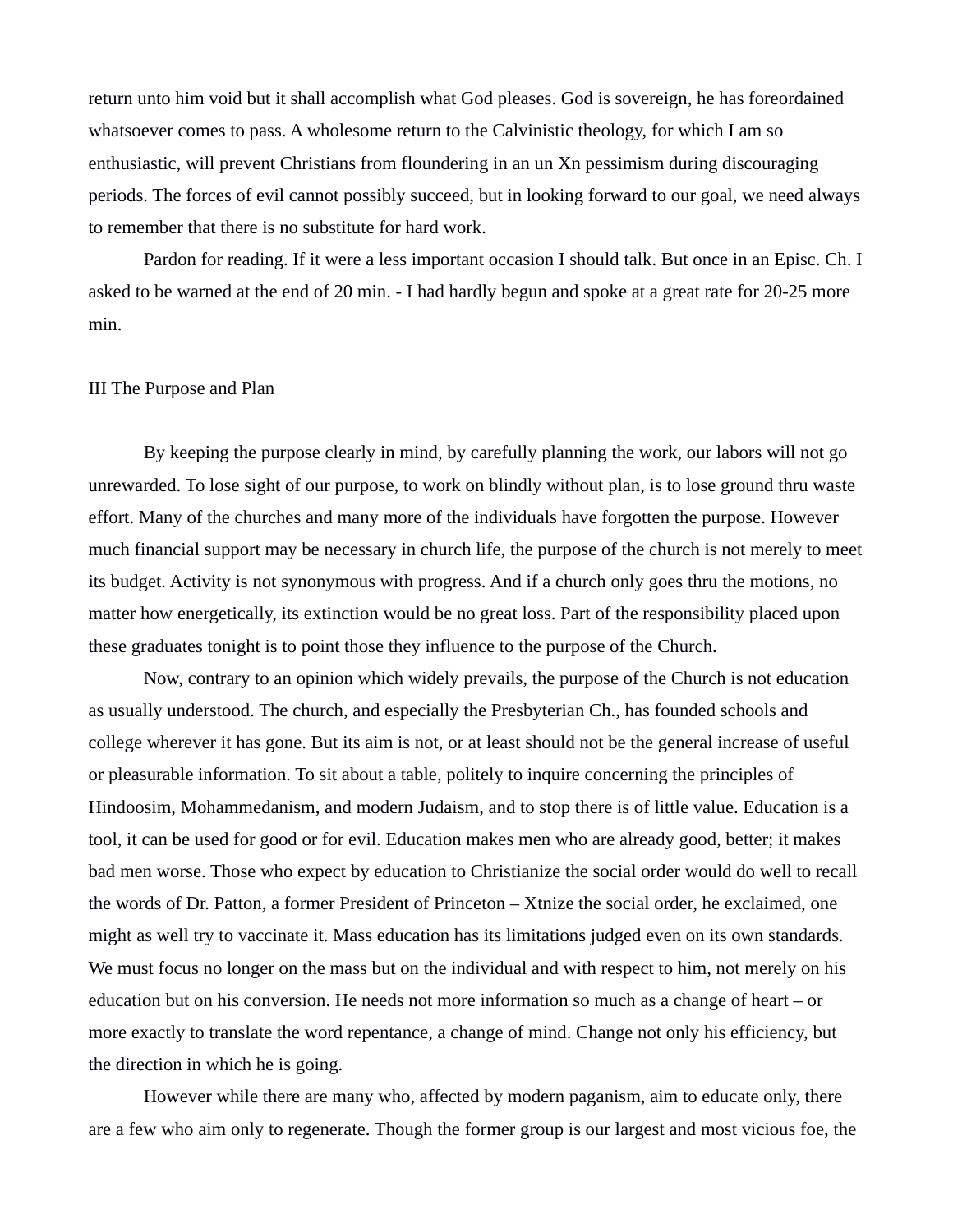latter group cannot always be regarded as an assent to our cause. They are Christians, it is true, and I do not intend to obscure this fact. They are with Christ and not against him, and perhaps you think no remarks should be passed on them. But in my mind they injure the Christian cause by a onesided and superficial presentation. Considering themselves the most orthodox of all people, they are carried away with what the Reformers regarded as an unscriptural view of Christ's second coming. They hold not only that the Advent is imminent, which is may be so far as I know, but in addition they make a belief in the details and intricacies of future history necessary and indispensable for an individuals salvation. If you have not met such people, I have; and a good friend of mine, a thoroughly orthodox Bishop, made a collection of tracts preaching the need of this belief in order to be saved. I further know that their attitude affects their missionary activity. Since the end of the age is very near, they claim that permanent work and far sighted plans are useless. Argument and intellectuality are decried as the foolishness of this world. Don't argue, is the advice printed in my pocket testament. Missionaries, preachers, teachers, should traverse as much territory as possible, quickly and superficially give a *witness* to Christ, and let permanent improvement come from the personal and immediate work of him whose almighty wisdom never fails. Permit me to remark that had the Apostles and Reformers believed this they would not have been Apostles and Reformers. The purpose of the Church does not end at regeneration.

Of course, strictly speaking, regeneration, the change of mind necessary to make an educated sinner into an efficient saint, cannot be accomplished by human efforts. It is an act of God. And nothing that has been said was intended to modify this truth. Yet often God regenerates after certain preparatory work has been done by us his human servants. We are to press for a decision, we are to make the evangelistic appeal; we are to sow and water and He will give the increase.

The purpose of the Church, then, as I see it, your purpose in the work you are about to undertake, the purpose every church member should keep in mind, is twofold: Education and Evangelization, neither separated from the other. An emotional appeal is sometimes good; at any rate, some appeal must be made, but the best preparation for such an appeal is, in my humble opinion, an intellectual presentation and defence of Christianity. The people we meet are ignorant, they need to be educated, they need to be told what Xty is. They are warped by pagan ideas and philosophy, they need to be argued out of it. Those who decry argument as useless have not well studied the sermons and behaviors of the Apostles as recorded in Acts. Stephen argued in the synagogues, Paul disputed daily in the market places. Those who repudiate argument, though they call themselves orthodox Christians, have in their emotionalism and mysticism, in their tacit disregard for truth, intellectual truth, have I say, taken the first step toward Modernism. There may be times when argument is out of place, there may